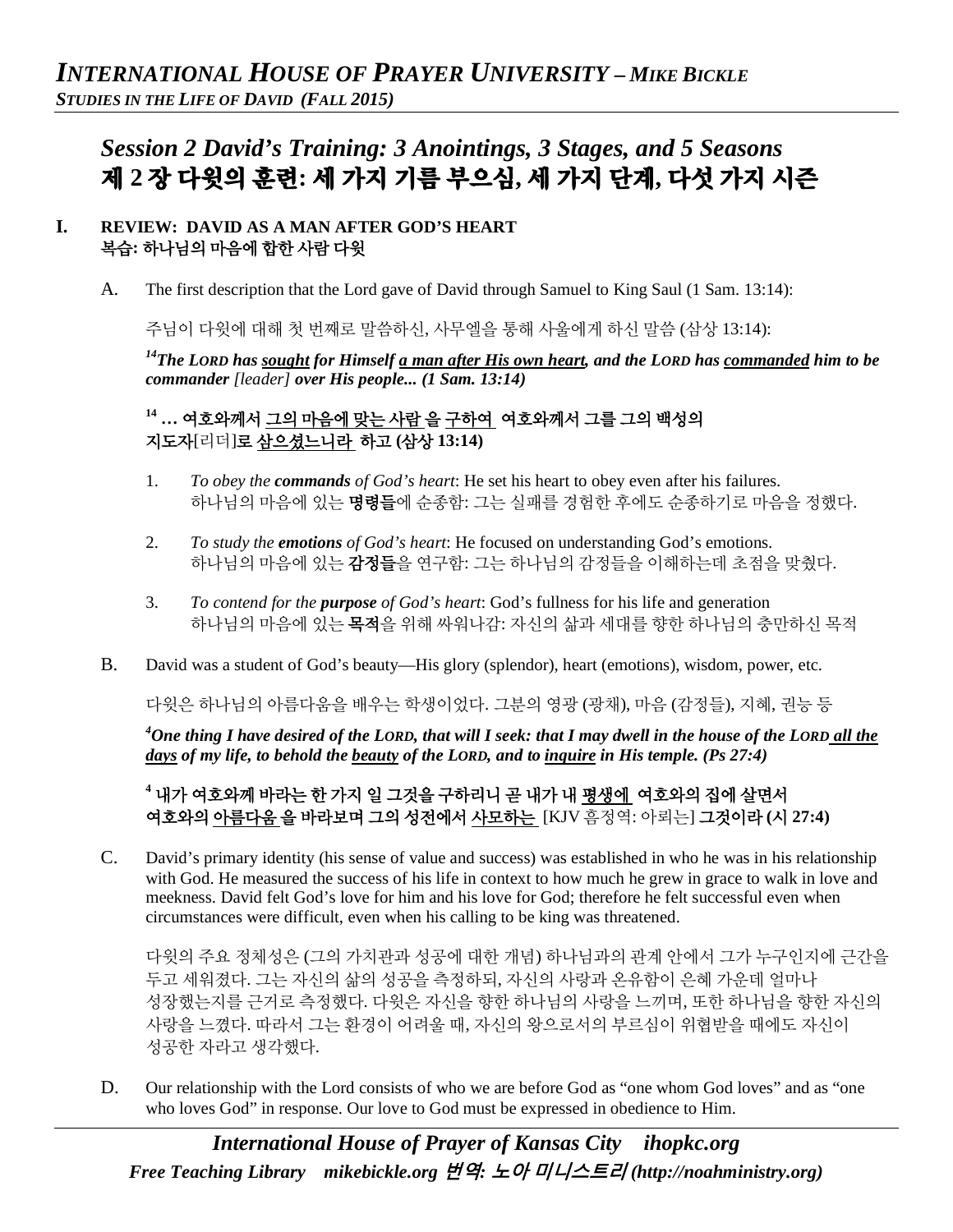주님과 우리의 관계는 하나님 앞에서의 우리의 정체성으로 형성되는데, 즉 우리가 "하나님이 사랑하시는 자"라는 것과 "하나님을 사랑하는 자"라는 부분이다. 하나님을 향한 우리의 사랑은 그분을 향한 순종을 통해 표현되어야 한다.

E. There are two aspects of our confidence in God's love. First, our confidence in God's affection for us even in our weakness. Second, our genuine love for God even when it is weak. Weak love is not false love. David's *confidence in God's love* was about confidence in God's affection for him in his weakness, but it was not about being content to live in compromise. David was disciplined by God for some compromises, but it did not change the way God felt about him with tender affection.

우리의 하나님의 사랑에 대한 확신은 두 가지 부분이 있다. 첫째는 우리가 연약한 때일지라도 우리를 향한 하나님의 사랑을 확신하는 것이다. 둘째, 하나님을 향한 우리의 사랑이 연약할지라도 이것이 진실하다는 확신이다. 연약한 사랑은 거짓 사랑이 아니다. 다윗의 **하나님의 사랑에 대한 확신**은 그가 연약할 때에도 하나님이 그를 사랑하신다는 확신이다. 그러나 이것이 타협 가운데 살면서도 만족함을 말하지는 않는다. 다윗은 자신이 저지른 몇 가지 타협에 대해 하나님으로부터 훈계를 받았지만, 이것이 하나님께서 그에 대해 부드러운 사랑을 느끼고 있는 것을 바꾸지는 않았다.

#### **II. DAVID WAS ANOINTED PUBLICLY THREE TIMES** 다윗은 세 번 공개적으로 기름부음을 받았다

A. David was anointed on three occasions, receiving enabling grace for three different purposes. The anointing of the Spirit empowers us by grace to do God's will in each season of our life.

다윗은 세 번 기름부음을 받았으며, 이를 통해 세 가지 다른 목적을 가능케 하는 은혜를 받았다. 성령의 기름 부으심은 우리로 하여금 각 시즌에서 은혜로 하나님의 뜻을 행할 수 있도록 힘을 준다.

- 1. First, David was anointed in *Bethlehem* (1 Sam. 16:13). God's assignment to David was to do *small tasks* while developing his spiritual identity and meekness with a servant spirit. 첫째, 다윗은 **베들레헴**에서 기름 부음을 받았다 (삼상 16:13). 하나님께서 다윗에게 주신 임무는 **작은** 일들을 하며 그의 영적인 정체성과 종의 마음의 온유함을 성장시켜 나가는 것이었다.
- 2. Second, David was anointed in *Hebron* (2 Sam. 2:4). God's assignment to David here was to *govern God's people* without losing his primary identity or his servant spirit. 둘째, 다윗은 헤브론에서 기름 부음을 받았다 (삼하 2:4). 여기서 하나님께서 다윗에게 주신 임무는 자신의 주요 정체성, 또는 종의 마음을 잃지 않으면서 하나님의 백성들을 다스리는 것이었다.
- 3. Third, David was anointed in *Jerusalem* (2 Sam. 5:3). God's assignment to David here was to *fully conquer God's enemies* without losing his primary identity or servant spirit. 셋째, 다윗은 **예루살렘**에서 기름 부음을 받았다 (삼하 5:3). 여기서 하나님께서 다윗에게 주신 임무는 자신의 주요 정체성, 또는 종의 마음을 잃지 않으면서 **하나님의 적들을 완전히 정복**하는 것이었다.
- B. Three stages in David's calling (Ps. 78:70-72)

다윗의 부르심의 세 가지 단계 (시 78:70-72)

*70He also chose David His servant, and took him from the sheepfolds; 71from following the ewes that had young He brought him, to shepherd Jacob His people…72So he shepherded them according to the*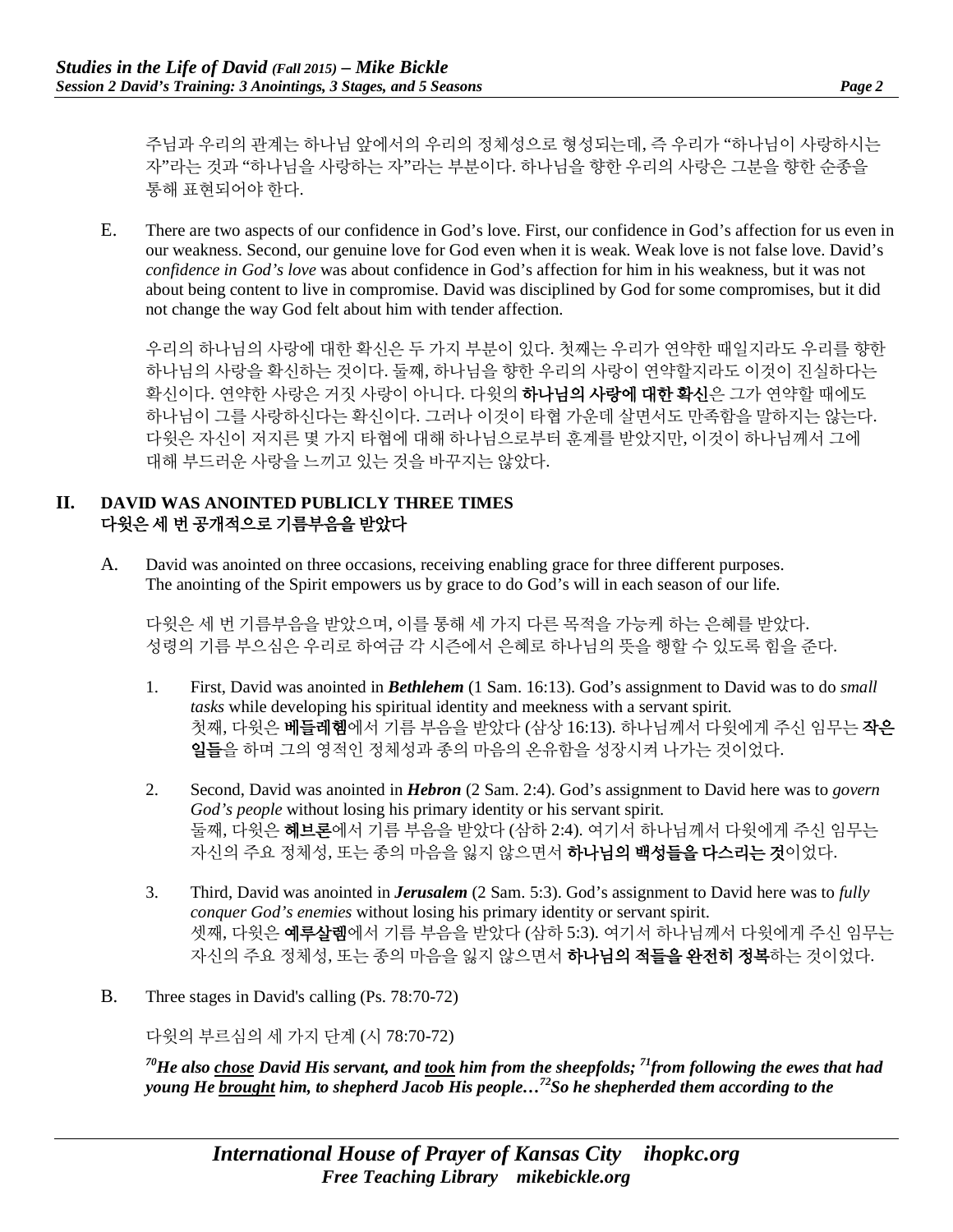*integrity of his heart, and guided them by the skillfulness of his hands. (Ps 78:70-72)* 

**<sup>70</sup>** 또 그의 종 다윗을 택하시되 양의 우리에서 취하시며 **<sup>71</sup>** 젖 양을 지키는 중에서 그들을 이끌어 내사 그의 백성인 야곱**,** 그의 소유인 이스라엘을 기르게 하셨더니 **<sup>72</sup>** 이에 그가 그들을 자기 마음의 완전함으로 기르고 그의 손의 능숙함으로 그들을 지도하였도다 **(**시 **78:70-72)**

- 1. *Chosen*: The Lord *called* David in his youth while he was living in Bethlehem. 택하시되: 주님은 베들레헴에 살고 있던 유년기에 다윗을 부르셨다.
- 2. *Took*: The Lord *trained* David in the wilderness years and while living in Hebron. 취하시며: 주님은 헤브론에서 광야의 시간을 보낼 때 다윗을 훈련시키셨다.
- 3. *Brought*: The Lord *put* David in position to fulfill the fullness of God's purpose in his life. 이끌어 내사: 주님은 다윗의 삶을 향한 하나님의 목적의 충만함을 성취하기 위해 그를 세우셨다.
- C. The threefold pattern seen in David's life calling and vision

다윗의 삶의 부르심과 비전에서 볼 수 있는 세 가지 패턴

- 1. *The birthing of the vision*: the time when David received prophetic promises. He received his initial call to be king of Israel when he was about 17 years old. Yet he did not become king over all Israel until he was 37 years old, about twenty years later. 비전의 시작: 이는 다윗이 예언적인 약속들을 받았던 때이다. 그는 약 17 살 때에 이스라엘의 왕으로서의 부르심을 처음 받았다. 그러나 그는 약 20 년 후인 37 살이 될 때까지 이스라엘 전체의 왕이 되지 못했다.
- 2. *The death of the vision*: the time God tested and prepared David to equip him to walk out the fullness of God's vision for his life. 비전의 사망: 하나님께서 다윗을 시험하시고 준비시키셔서 그가 그의 삶을 향한 하나님의 비전을 충만하게 행할 수 있도록 준비시키는 시간
- 3. *The fullness of the vision*: the time God releases greater favor, authority, and resources. 비전의 충만함: 하나님께서 엄청난 축복과 권세, 자원들을 부으시는 시간

#### **III. FIVE SEASONS AND CITIES IN DAVID'S LIFE**  다윗의 삶에 있었던 다섯 개의 시즌과 도시

A. *Bethlehem*: The Bethlehem years lasted from his childhood through his teen years (1 Sam. 16-17). David's commitment to love God as the primary goal of his life was *tested by rejection and by being faithful in the mundane*. He found his identity in his relationship with God as he focused on understanding that God loved him and on cultivating his love for God. His sense of success was found in his relationship with God and in being faithful to God by being faithful in small things.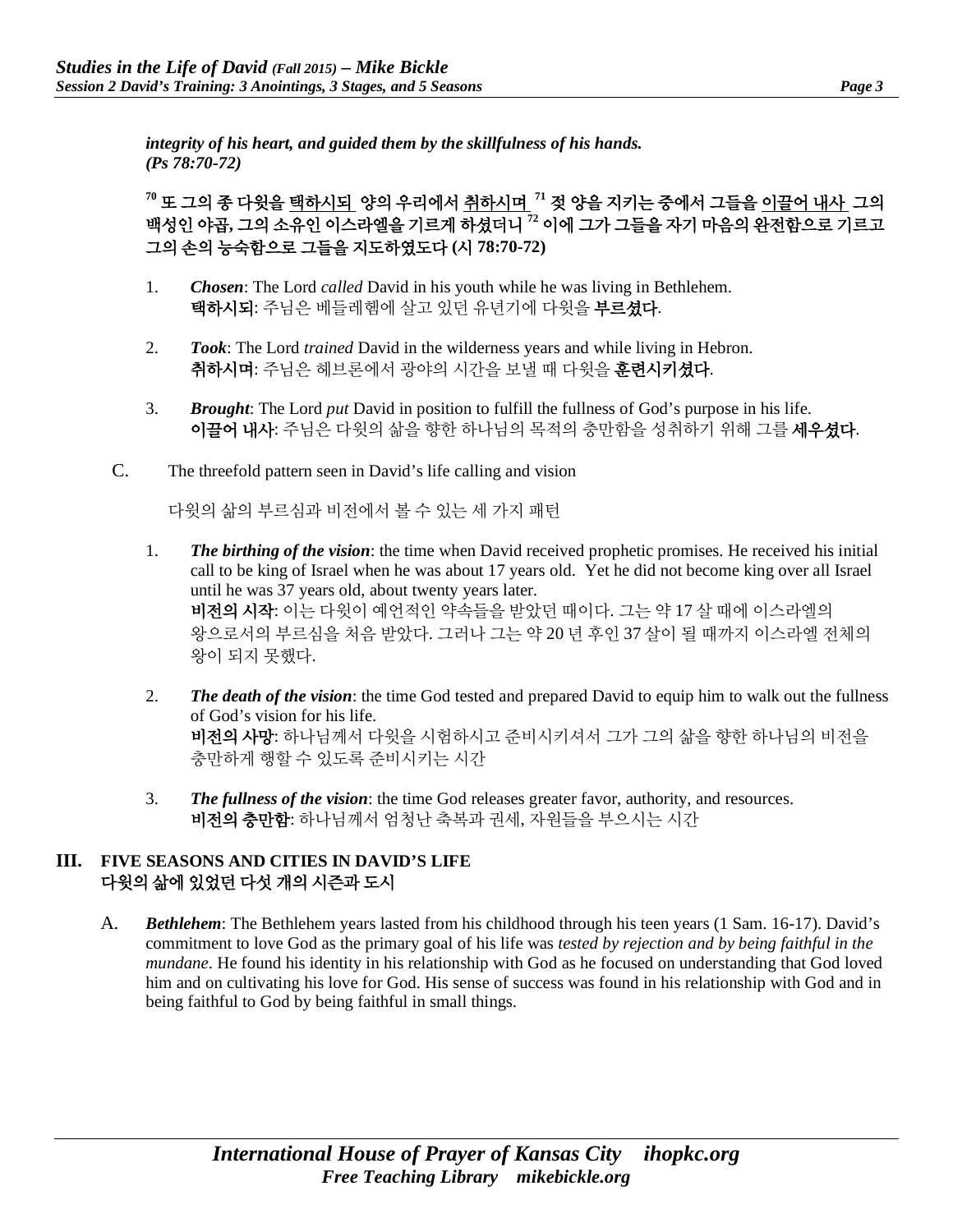베들레헴: 베들레헴 시기는 그의 유년기와 10 대 동안 계속되었다 (삼상 16-17 장). 하나님을 사랑하는 것을 그의 삶의 가장 큰 목표로 삼겠다는 다윗의 결심은 거절감과**,** 일상적인 무료한 삶에서 충성되게 살아가야 하는 것으로 시험을 받았다. 그는 하나님이 자신을 사랑하심을 이해하며 하나님을 향한 사랑을 키워나가는 것에 초점을 맞춤으로, 하나님과의 관계 안에서 정체성을 찾았다. 그는 성공의 의미를 하나님과의 관계, 그리고 작은 일들을 충성되게 섬김으로 하나님께 충성되는 것에서 찾았다.

1. David had to overcome rejection by his family in this season (1 Sam. 16:7-11) and by his family and friends throughout his life (Ps. 38:11-12; 69:7-10). 다윗은 이 시즌에 자신의 가족의 거절을 극복해야 했으며 (삼상 16:7-11), 일생을 통해 자신의 가족과 친구들로부터 오는 거절을 극복해야 했다 (시 38:11-12; 69:7-10).

*10Jesse made seven of his sons pass before Samuel. Samuel said to Jesse, "The Lord has not chosen these." 11Samuel said to Jesse, "Are all the young men here?" Then he said, "There remains yet the youngest, and there he is, keeping the sheep"…12He sent and brought him in…the LORD said, "Arise, anoint him; for this is the one!" (1 Sam. 16:10-12)* 

**<sup>10</sup>** 이새가 그의 아들 일곱 을 다 사무엘 앞으로 지나가게 하나 사무엘이 이새에게 이르되 여호와께서 이들을 택하지 아니하셨느니라 하고 **<sup>11</sup>** 또 사무엘이 이새에게 이르되 네 아들들이 다 여기 있느냐 이새가 이르되 아직 막내가 남았는데 [KJV 흠정역: 보소서] 그는 양을 지키나이다 **… <sup>12</sup>** 이에 사람을 보내어 그를 데려 오매 **…** 여호와께서 이르시되 이가 그니 일어나 기름을 부으라 하시는지라 **(**삼상 **16:10-12)**

*7 Because for Your sake I have borne reproach…8 I have become a stranger to my brothers, and an alien to my mother's children; <sup>9</sup> Because zeal for Your house has eaten me up… 10When I wept and chastened my soul with fasting, that became my reproach. (Ps 69:7-10)*

**<sup>7</sup>** 내가 주를 위하여 비방을 받았사오니 **… <sup>8</sup>** 내가 나의 형제에게는 객이 되고 나의 어머니의 자녀에게는 낯선 사람이 되었나이다 **<sup>9</sup>** 주의 집을 위하는 열성이 나를 삼키고 **… <sup>10</sup>** 내가 곡하고 금식하였더니 그것이 도리어 나의 욕이 되었으며 **(**시 **69:7-10)**

*10When my father and my mother forsake me…the LORD will take care of me. (Ps. 27:10)* 

**<sup>10</sup>** 내 부모는 나를 버렸으나 여호와는 나를 영접하시리이다 **(**시 **27:10)**

*11My loved ones and my friends stand aloof from my plague, and my relatives stand afar off. 12Those also who seek my life lay snares for me… (Ps 38:11-12)*

**<sup>11</sup>** 내가 사랑하는 자와 내 친구들이 내 상처를 멀리하고 내 친척들도 멀리 섰나이다 **<sup>12</sup>** 내 생명을 찾는 자가 올무를 놓고 **… (**시 **38:11-12)**

2. He was faithful to serve behind the scenes in mundane ways. He was responsible with the small details of what was entrusted to him (1 Sam. 16:10-11; 17:22). Being faithful in small things is one of Jesus' primary affirmations on the last day (Mt. 25:21). 그는 일상에서 반복되는 무료한 삶에서, 눈에 보이지 않는 곳에서 충성스럽게 섬겼다. 그는 자신에게 맡겨진 작은 일들을 책임지고 있었다 (삼상 16:10-11; 17:22). 작은 일들에 충성되는 것은 마지막 날에 대해 예수님께서 말씀하신 부분 중의 하나이다 (마 25:21).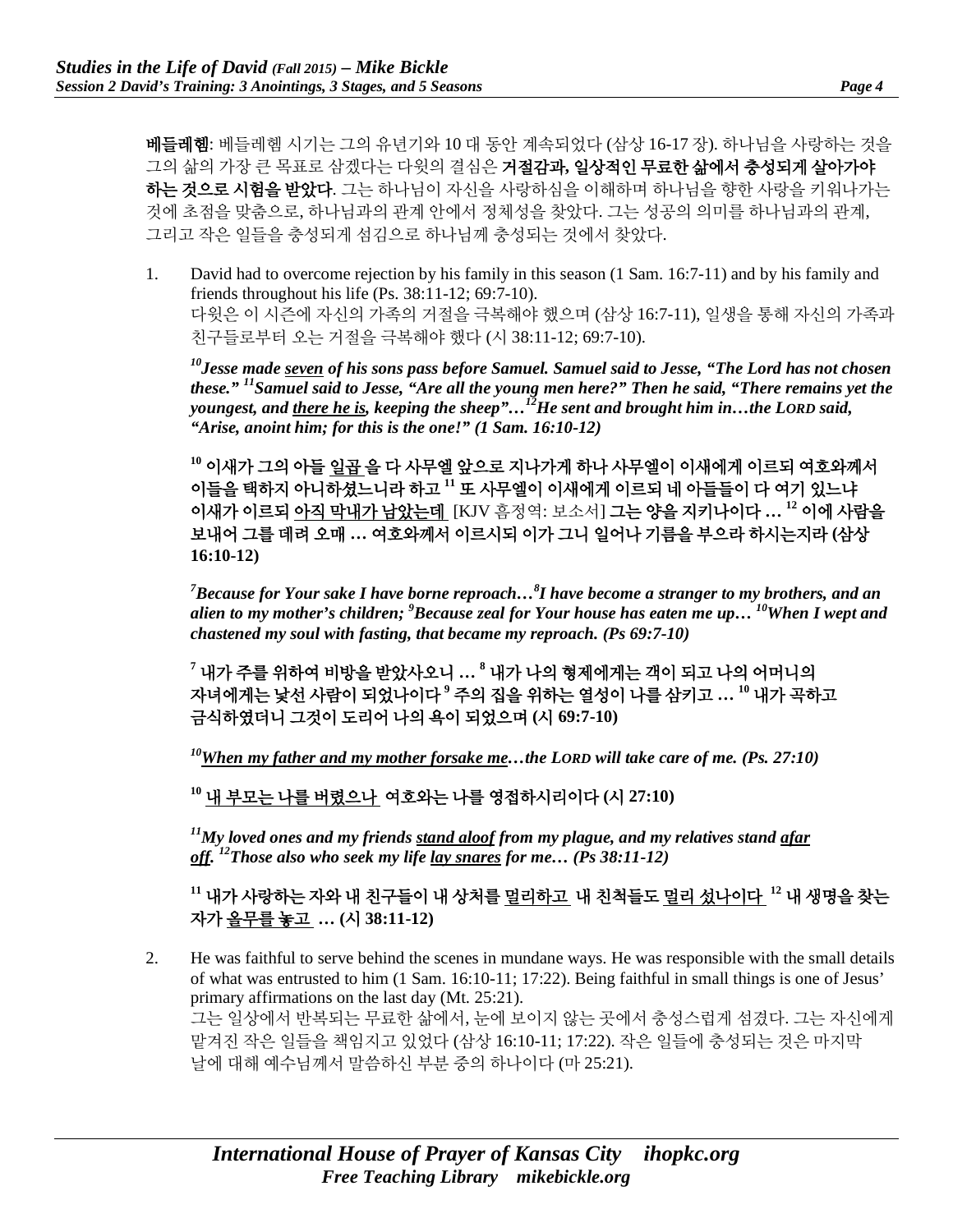*21Well done, good and faithful servant; you were faithful over a few things, I will make you ruler over many things. Enter into the joy of your lord. (Mt 25:21)*

## **<sup>21</sup>** 그 주인이 이르되 잘 하였도다 착하고 충성된 종아 네가 적은 일에 충성하였으매 내가 많은 것을 네게 맡기리니 네 주인의 즐거움에 참여할지어다 하고 **(**마 **25:21)**

B. *Gibeah*: The Gibeah years lasted from about age 18 to 22 (1 Sam. 18-20). David's commitment to love for God as the primary goal of his life was *tested by early favor and temporary popularity*. After killing Goliath (1 Sam. 17), he was promoted to national prominence.

기브아: 기브아의 날들은 다윗의 나이 약 18~22 살에 해당된다 (삼상 18-20 장). 하나님을 사랑하는 것을 자신의 삶의 주요 목표로 삼기로 한 다윗의 결심은 **초기의 은혜와 일시적인 인기**로 인해 시험을 받았다. 골리앗을 죽인 후에 (삼상 17 장) 그는 국가적으로 유명한 인물이 되었다.

*2 Saul took him that day, and would not let him go home to his father's house… (1 Sam. 18:2)*

## **<sup>2</sup>** 그 날에 사울은 다윗을 머무르게 하고 그의 아버지의 집으로 다시 돌아가기를 허락하지 아니하였고 **(**삼상 **18:2)**

1. He was honored by marrying King Saul's daughter and moving into the royal court in Gibeah, the governmental headquarters (Washington, DC). He was given a promotion in the army and celebrated by all Israel including the women who sang of his triumph (1 Sam. 18:5-8). 그는 사울 왕의 딸과 결혼을 하며, 통치의 핵심인 (워싱턴 DC 와 같은) 기브아의 왕의 궁전으로 들어가며 높임을 받게 된다. 그는 군대 안에서 위치가 올라갔으며, 승리의 노래를 부르던 여인들을 포함한 온 이스라엘의 칭송을 받았다 (삼상 18:5-8).

*5 And Saul set him over the men of war, and he was accepted in the sight of all the people… <sup>7</sup> The women sang as they danced, and said: "Saul has slain his thousands, and David his ten thousands." 8 Saul was very angry, and the saying displeased him…(1 Sam. 18:5-8)*

**<sup>5</sup> …** 사울이 그를 군대의 장 [KJV: 흠정역: 군사들을 다스리는 자]으로 삼았더니 온 백성이 합당히 여겼고 **… <sup>7</sup>** 여인들이 뛰놀며 노래하여 이르되 사울이 죽인 자는 천천이요 다윗은 만만이로다 한지라 **<sup>8</sup>** 사울이 그 말에 불쾌하여 심히 노하여 **… (**삼상 **18:5-8)**

2. Early promotion can be part of one's preparation for future destiny. In this season some become too busy with new opportunities and are distracted from their relationship with God. 이른 나이에 높은 자리에 나아가는 것은 미래의 부르심을 위해 준비되는 것일 수도 있다. 이 시기에 어떤 사람은 새로이 얻은 기회 때문에 너무 바빠지거나, 하나님과의 관계를 놓치기도 한다.

*21The crucible [is] for silver…but man is tested by the praise he receives. (Prov. 27:21, NIV)*

## **<sup>21</sup>** 도가니로 은을**,** 풀무로 금을**,** 칭찬으로 사람을 단련하느니라 **(**잠 **27:21)**

C. *Adullam*: The Adullam years lasted from about age 23 to 30 (1 Sam. 21-31). David's commitment to love for God as the primary goal of his life was *tested by adversity* in the wilderness for about seven years as King Saul and 3,000 soldiers sought to kill him (1 Sam. 24:2; 26:2).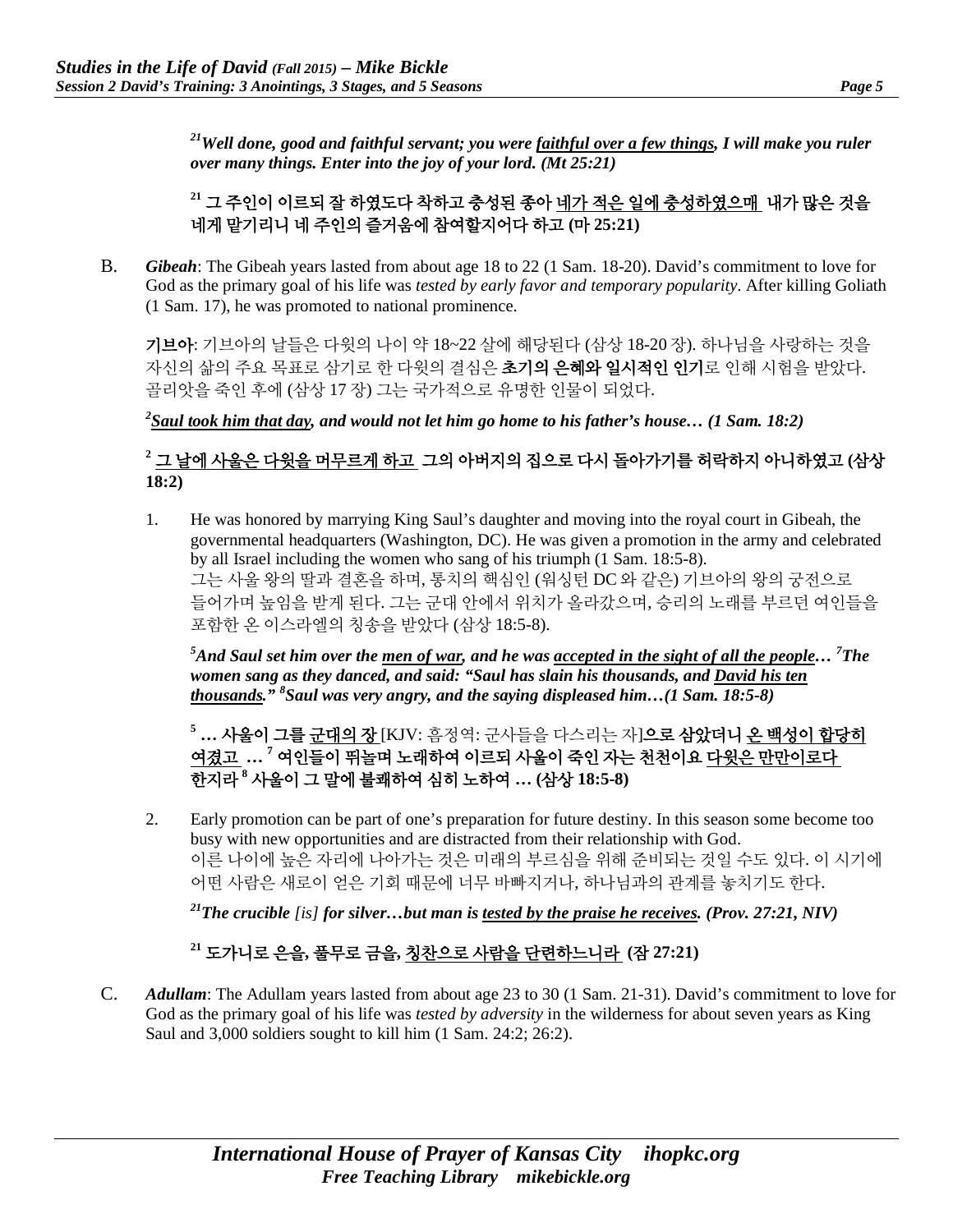아둘람: 아둘람의 날들은 다윗의 나이 약 23~30 살에 해당된다 (삼상 21-31 장). 하나님을 사랑하는 것을 자신의 삶의 주요 목표로 삼기로 한 다윗의 결심은 약 7 년 동안 광야에 있으면서 적들을 통해 시험 받았다**.** 사울과 3,000 명의 병사들은 그를 죽이려고 했다 (삼상 24:2; 26:2).

*1 David…escaped to the cave of Adullam… (1 Sam. 22:1)* 

#### **<sup>1</sup>** 그러므로 다윗이 그 곳을 떠나 아둘람 굴 로 도망하매 **… (**삼상 **22:1)**

- 1. The Lord trained David under Saul's evil leadership to be a great warrior king. Since the Lord was training him to be Israel's great warrior king, he needed to know the land. The Lord "put him in the land" instead of sending him to school to study the geography of Israel. 주님은 사울의 악한 리더십 아래에서 다윗을 위대한 전사이자 왕으로 훈련시키셨다. 주님이 그를 이스라엘의 위대한 전사이자 왕으로 훈련시키고 있었기에, 그는 땅을 잘 알아야만 했다. 주님은 그를 학교에 보내 이스라엘의 지리를 연구하게 하기보다, "그를 땅에 풀어놓았다."
- 2. When God raises up His "Davids," He trains them in the "seminary of Saul," sometimes using a demonized leader who mistreats them, to help them grow deep in their relationship to God. 하나님께서 자신의 "다윗들"을 세우실 때에, 그분은 그들을 "사울 신학교"에 보내서 훈련시키시며, 때로 그들을 험하게 다루는 악한 지도자들을 사용하셔서 그들이 하나님과의 깊은 관계 가운데 성장해나가도록 도우신다.
- 3. Nobody could stop God's will in David's life—not Saul, not the Philistines, nor any other. The only one who could stop David's destiny was David—by responding in a wrong way. 사울이나 블레셋, 그 어느 누구도 다윗의 삶에 대한 하나님의 뜻을 멈출 수 없었다. 다윗의 부르심을 중단할 수 있는 이는 오직 다윗뿐이었다. 그가 잘못된 방법으로 하나님께 반응을 보인다면 말이다.
- 4. When we feel pain of mistreatment, disappointment, and delay, the darkest issues of our hearts come to the surface. Our pain in not receiving the recognition that we expect is often linked to our *unperceived pride*. This is the greatest enemy to our calling. 누군가 우리를 잘못 대하거나, 실망이나 지연으로 인해 고통을 느낄 때 우리 마음의 가장 어두운 부분들이 표면에 드러나게 된다. 우리가 기대했던 인정을 받지 못함으로 인해 받는 고통은 종종 우리의 인식하지 못한 자만심과 연결되어 있다. 이는 우리의 부르심에 있어서 가장 큰 적이다.

*9 The heart is deceitful above all things…who can know it? (Jer. 17:9)* 

## **<sup>9</sup>** 만물보다 거짓되고 심히 부패한 것은 마음이라 누가 능히 이를 알리요마는 **(**렘 **17:9)**

<sup>12</sup>Who can understand his errors? Cleanse me from secret [unperceived] faults. (Ps. 19:12)

## **<sup>12</sup>** 자기 허물을 능히 깨달을 자 누구리요 나를 숨은[인식하지 못한] 허물에서 벗어나게 하소서 **(**시 **19:12)**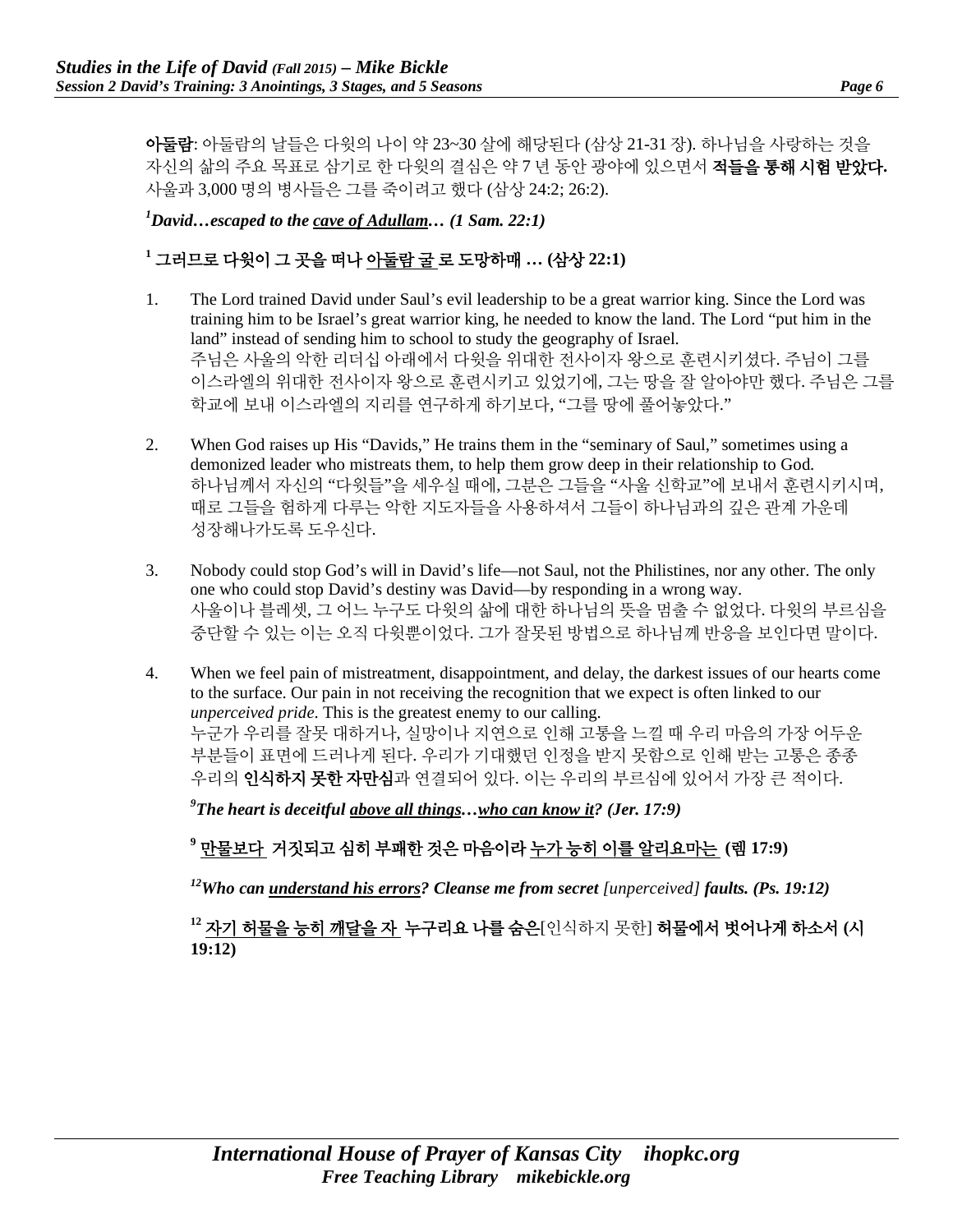- 5. I compare our unperceived pride to the fault lines that lie below the surface in an earthquake zone. They come to the surface in our life under the pressure of mistreatment, or delay, etc. Pressure brings the truth of our desires and pride to the surface so that we can see them. 나는 우리의 인식하지 못한 자만심을 지진대(지진이 일어나는 지역)의 표면 아래에 있는 단층선에 비교하곤 한다. 이는 우리가 좋지 못한 대우를 받거나, 지연되는 등의 어려움이 있을 때 우리의 삶의 표면으로 올라온다. 어려움은 우리가 진정 원하는 것이 무엇인지를 볼 수 있게 해주며, 자만심이 표면 위로 나타나게 해서 이를 볼 수 있도록 해준다.
- 6. About 10% of our life is determined by what happens to us and 90% by how we respond to it. We either *get bitter* by focusing on what others wrongly did to us or we *get better* by focusing on our pride that is exposed. The lesser enemy in David's life was "Saul" whom God used to expose the greater enemy, which was the sin and pride within his own heart. 우리 삶의 약 10%는 우리에게 일어나는 일로 인해 결정되며, 나머지 90%는 우리가 이에 대해 어떻게 반응하는지로 인해 결정된다. 우리는 다른 이가 우리에게 잘못한 것에 초점을 맞춰서 쓴 마음을 가질 수도 있고, 드러난 우리의 자만심에 초점을 맞춰서 나음을 입을 수도 있다. 하나님께서는 더 큰 적인 그의 마음의 죄와 자만심을 드러나게 하기 위해, 다윗의 삶에서 "사울"이라는 작은 적은 사용하셨다.
- 7. I do not consider one ready for their full calling until they have successfully passed several seasons of disappointments by responding in humility (servanthood and gratitude) without drawing back from serving with a residue of bitterness (which is often referred to as burnout). 나는 어떤 사람이 몇 번의 실망의 시즌 동안에 쓴 마음을 가지고 (종종 탈진이라고 표현되는) 섬김을 중단하지 않고, 겸손(종 됨과 감사함)으로 반응하며 성공적으로 통과할 때까지는 그가 자신의 부르심의 전체에 대해 준비되었다고 생각하지 않는다.
- 8. *Leadership Lesson*: Endurance with a long-term perspective is essential in walking out one's full prophetic destiny and promises. 리더십 강의: 장기적인 안목으로 가지고 인내하는 것은 자신의 예언적 부르심과 약속들 가운데 충만하게 걸어가기 위해 필수적인 부분이다.
- D. *Hebron*: The Hebron years lasted from age 30 to 37 (2 Sam. 2-5). David was tested by receiving only a *partial fulfillment* of the promises for which he had long labored and waited.

헤브론: 헤브론의 날들은 다윗의 나이 약 30~37 살에 해당된다 (삼하 2-5 장). 다윗은 자신이 오랫동안 고생해오고 기다려왔던 약속들이 **부분적으로만 성취되는 것**으로 인해 시험을 받았다.

*1 David inquired of the LORD, saying, "Shall I go up to any of the cities of Judah?" And the LORD said to him, "Go up." David said, "Where shall I go up?" And He said, "To Hebron." (2 Sam. 2:1)* 

#### **<sup>1</sup>** 그 후에 다윗이 여호와께 여쭈어 아뢰되 내가 유다 한 성읍으로 올라가리이까 여호와께서 이르시되 올라가라 다윗이 아뢰되 어디로 가리이까 이르시되 헤브론으로 갈지니라 **(**삼하 **2:1)**

1. In Hebron, he was king over only the tribe of Judah. This was only one of the 12 tribes that God had promised him about 13 years earlier. 헤브론에서, 그는 단지 유다 지파의 왕이었을 뿐이었다. 이는 하나님께서 13 년 전 그에게 약속하신 12 지파 중에 하나였을 뿐이었다.